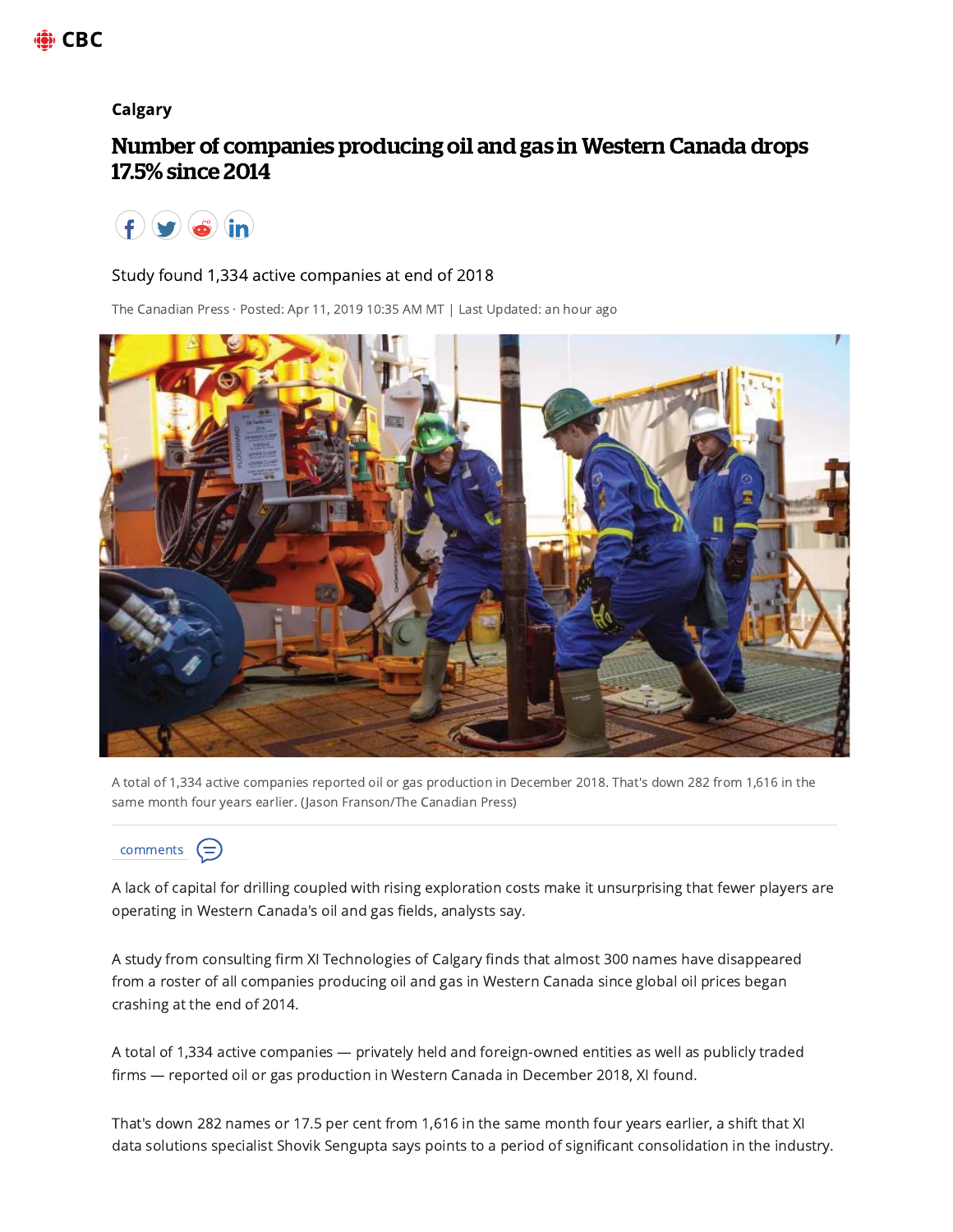"There's no capital," said Tom Pavic, senior vice-president with Calgary-based Sayer Energy Advisors, when asked what he thinks is causing the shrinkage.

## • Canada to lose 12,500 oil and gas jobs in 2019, report predicts, mostly in Alberta

"There's an uptick in oil prices but we're not seeing it with the producers' stock price on the exchange.... No one wants to touch Canada because of all the uncertainty as it relates to pipelines."

Most of the missing names are likely to be small players who haven't been able to win investor backing to pay for drilling expensive oil and gas wells in trendy unconventional resource oilfields like the Montney and Duvernay, added Sayer president Alan Tambosso.

The loss of producer names is more stark among publicly traded issuers.

As of Dec. 31, 2014, a total of 108 oil and gas companies with a market capitalization of \$311 billion were listed on the Toronto Stock Exchange, while 229 smaller companies worth \$5.1 billion resided on the TSX Venture Exchange.

Four years later, the number on the senior exchange had fallen by 31 per cent to 72 with a market cap of \$214 billion, and venture listings were off by 44 per cent to 119 companies worth \$3.9 billion.

The market for oil and gas corporate sales looked to be heating up last year but stalled on lower global oil prices over the summer and price discounts for western Canadian oil in the fall as production exceeded export pipeline capacity, said Stephanie Stimpson, a Calgary-based partner at law firm Torys LLP specializing in oil and gas mergers and acquisitions.

"It's really is about the access to capital here," she said.

"There are very few financings getting done. Certainly the junior sector is not able to raise capital now."

She said recent transactions show even Canadian energy companies and pension funds often have a preference for putting their money in the United States oilpatch instead of investing at home.

Going forward, M&A activity will depend on investor confidence, she said, which could swing up or down based on whether the Trans Mountain pipeline expansion is re-approved for construction this spring, as well as other factors including results from the Alberta provincial election next week.

Sayer data shows total Canadian oil and gas M&A value in 2014 was \$49.4 billion but it fell to \$16 billion in 2015 and \$12.1 billion last year.

XI says the consolidation of companies in Western Canada has resulted in a greater number of subsidiaries for many larger producers.

For example, it reports Calgary-based Canadian Natural Resources Limited - the largest listed producer in both 2014 and 2018 - doubled the number of subsidiary companies it operates in Western Canada from 77 to 135 over the four years, a period when it made numerous large and small acquisitions.

In spite of the acquisitions, XI reported CNRL production fell from about 741,000 barrels of oil equivalent per day in December 2014 to 618,000 boe/d in the same month of 2018.